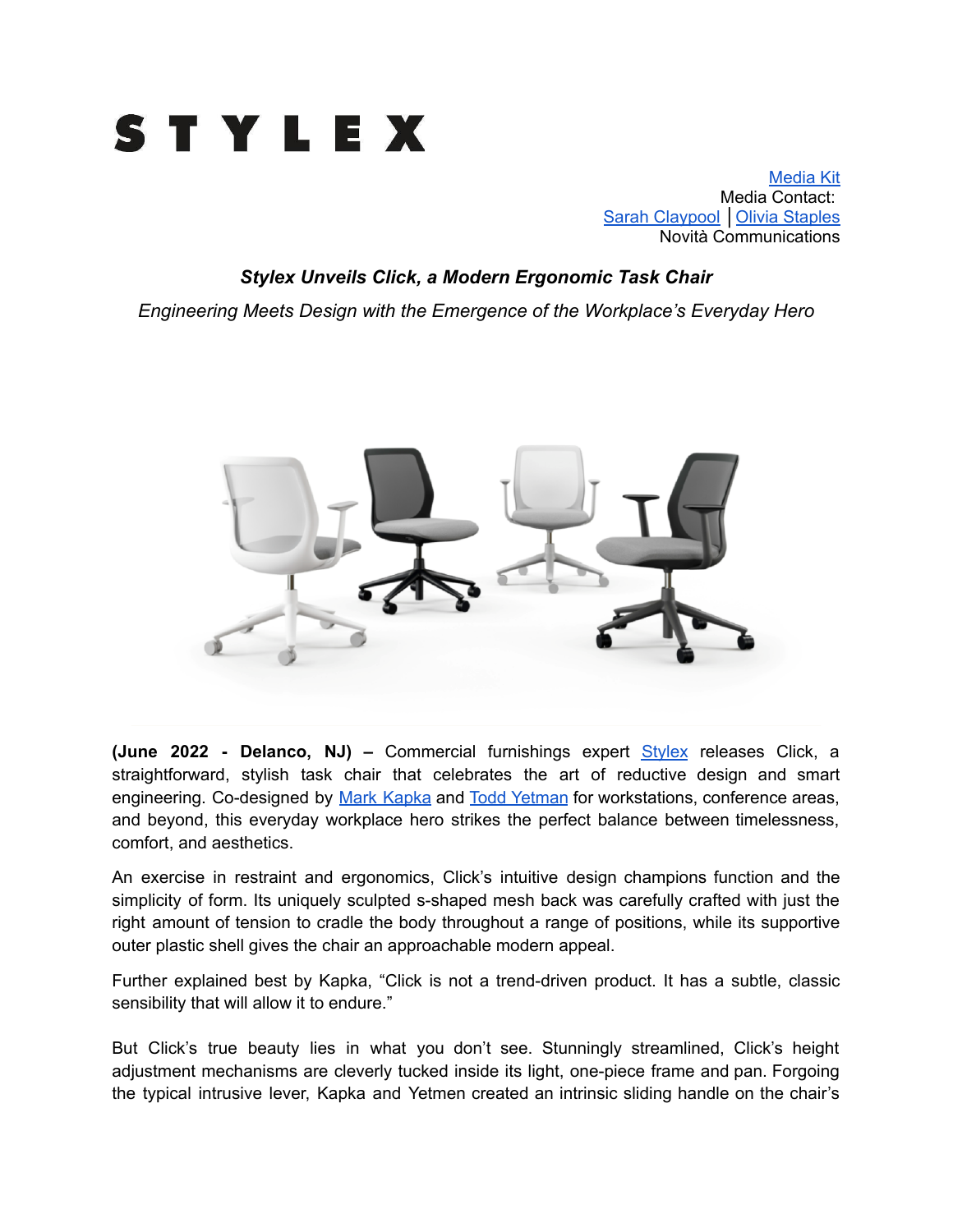undercarriage, which smoothly "clicks" into place, adjusting the chair to the perfect height. Further adding to its universal appeal, the chair features a unique torsion spring to encourage rocking motions, allowing it to instinctively move with the user.

"Our emphasis consistently focused on comfort and distilling the chair to its essential elements,'' states Yetman. "We went through many design iterations to elegantly unify the shell and hide the adjustment levers. The result is a chair that offers flex and firmness where you need it, delivering both style and user-friendly functionality."

From quick touchdowns to conference rooms and private offices alike, Click's effortless, minimalist design and curated material options provide a refreshingly uncomplicated alternative to today's highly intricate task seating – making it the perfect complement to the ever-evolving workplace. Sleek, refined, and tailored to seamlessly fit into any space, Click's 11 appealing mesh colors in combination with its contemporary neutral white, light gray, dark gray, or black shell options allow for color combinations from bold and bright to simple and elegant. Expanding Click's flexibility, this everyday hero may be specified with or without arms as the solution to any workplace or preference. Additionally, casters on the star-base and the lightweight frame help Click move with ease, promoting unrestricted productivity streamlined for movement in workstations or conference areas.

Crafted in the U.S. with special consideration for the environment, Click is Greenguard IAQ and Level 1 certified and available in CET, making it easy to specify. Additional sustainability features include Click's VOC-free powder coat finishes, water-based adhesives, and rigid, plant-based polyurethane molded foam. The chair's aluminum frame components are also made of recycled material. As with all Stylex products, the Click family of seating is backed by a 10-year performance warranty.

To learn more about Stylex's 'Enduring Companions' as well as the brands' full range of solutions, all of which are made in the USA, visit [Stylex](http://stylexseating.com/) online.

# # #

## **ABOUT STYLEX**

For more than six decades  $Stylex$  has designed and fabricated furnishings for both the workplace and healthcare, hospitality, and educational environments. We carefully consider the seating, tables, and lounge pieces we offer, balancing aesthetics, performance, and value. A desire to serve users' ever-evolving needs has led us to collaborate with the field's top designers and engineers. Made from durable, sustainable materials that ensure their long life, our products add beauty and function to any space. For more information, visit at [www.stylexseating.com.](http://www.stylexseating.com)

## **ABOUT MARK KAPKA AND TODD YETMAN**